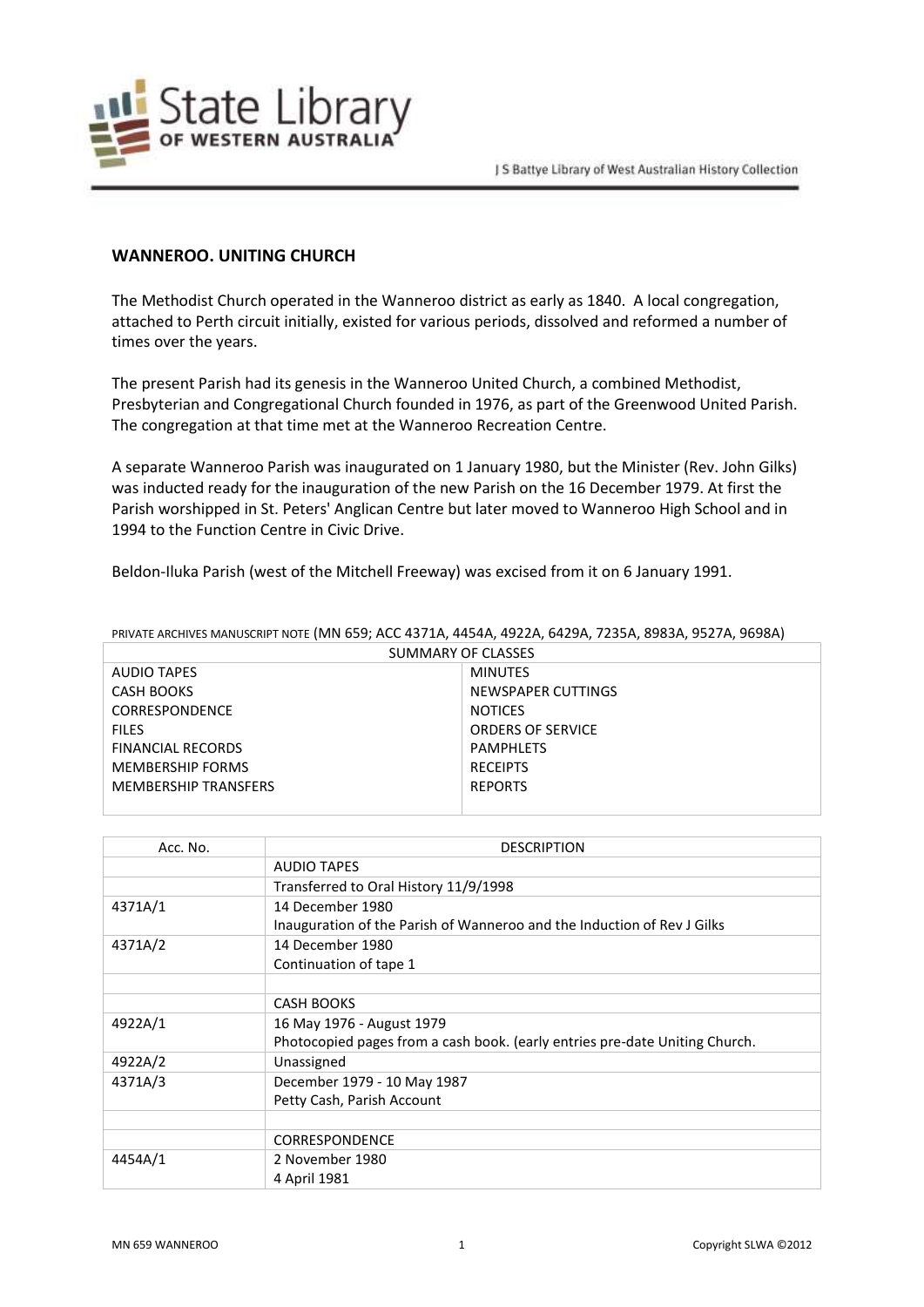

J S Battye Library of West Australian History Collection

|          | 8 March 1982 - 18 September 1990                                                     |
|----------|--------------------------------------------------------------------------------------|
| 4371A/4  | 1 June 1981 - 4 June 1990 (94 fol)                                                   |
| 6429A/1  | 8 January 1985 - 26 May 1988                                                         |
|          | Parish Council                                                                       |
| 6429A/2  | 25 July 1990 - 23 December 1991                                                      |
|          | Parish Council                                                                       |
| 6429A/3  | 7 January 1992 - 6 December 1993                                                     |
|          | Parish Council                                                                       |
| 6429A/4  | 18 January 1994 - 5 December 1994                                                    |
|          | Parish Council                                                                       |
| 6429A/5  | 14 January 1995 - 28 December 1995                                                   |
|          | Parish Council                                                                       |
| 6429A/6  | 23 January 1996 - 28 March 1998                                                      |
|          | Parish Council                                                                       |
| 9698A/1  | 5 June 1986 - 12 June 1990                                                           |
|          | Property                                                                             |
|          |                                                                                      |
|          | <b>FILES</b>                                                                         |
| 4454A/2  | 14 December 1980                                                                     |
|          | Inauguration of Parish of Wanneroo. Includes correspondence, Orders of Service       |
| 4922A/3  | 1981                                                                                 |
|          | A proposal by St. Peter's Anglican Parish, Wanneroo to share its facilities with the |
|          | Uniting Church.                                                                      |
| 4371A/5  | 14 March 1983 - 5 December 1983                                                      |
|          | Use of Ocean Ridge Community Centre (includes correspondence, application            |
|          | to Hire, Minutes (30 fol)                                                            |
| 4371A/6  | 9 January 1984 - 28 December 1984                                                    |
|          | Use of Ocean Ridge Community Centre for Worship (includes correspondence, By-        |
|          | Laws, Minutes) (38 fol)                                                              |
| 4371A/7  | 14 January 1985 - 12 December 1987                                                   |
|          | Use of Ocean Ridge Community Centre for Worship (includes Minutes,                   |
|          | Financial Statement) (47 fol)                                                        |
| 6429A/7  | 28 September 1990 - 5 April 1995                                                     |
|          | Property - Shaw & Belgrade Roads                                                     |
| 8983A/1  | $1992 - 1994$                                                                        |
|          | Includes correspondence, minutes and reports                                         |
|          |                                                                                      |
|          | <b>FINANCIAL RECORDS</b>                                                             |
| 6429A/8  | 1 April 1989 - 12 December 1990                                                      |
| 6429A/9  | 1 January 1991 - 31 December 1992                                                    |
| 6429A/10 | 1 January 1993 - 31 December 1994                                                    |
| 6429A/11 | 1 January 1995 - 30 June 1997                                                        |
|          |                                                                                      |
|          | <b>MEMBERSHIP FORMS</b>                                                              |
| 4454A/3  | n.d.                                                                                 |
|          | Alphabetical order                                                                   |
|          |                                                                                      |
|          |                                                                                      |
|          | <b>MEMBERSHIP TRANSFERS</b>                                                          |
| 4454A/4  | 7 November 1977 - one item                                                           |
|          | 1980 - 1989                                                                          |
|          | n.d.                                                                                 |
|          | several items                                                                        |
|          | Transfers in and out of parish - date order                                          |
|          |                                                                                      |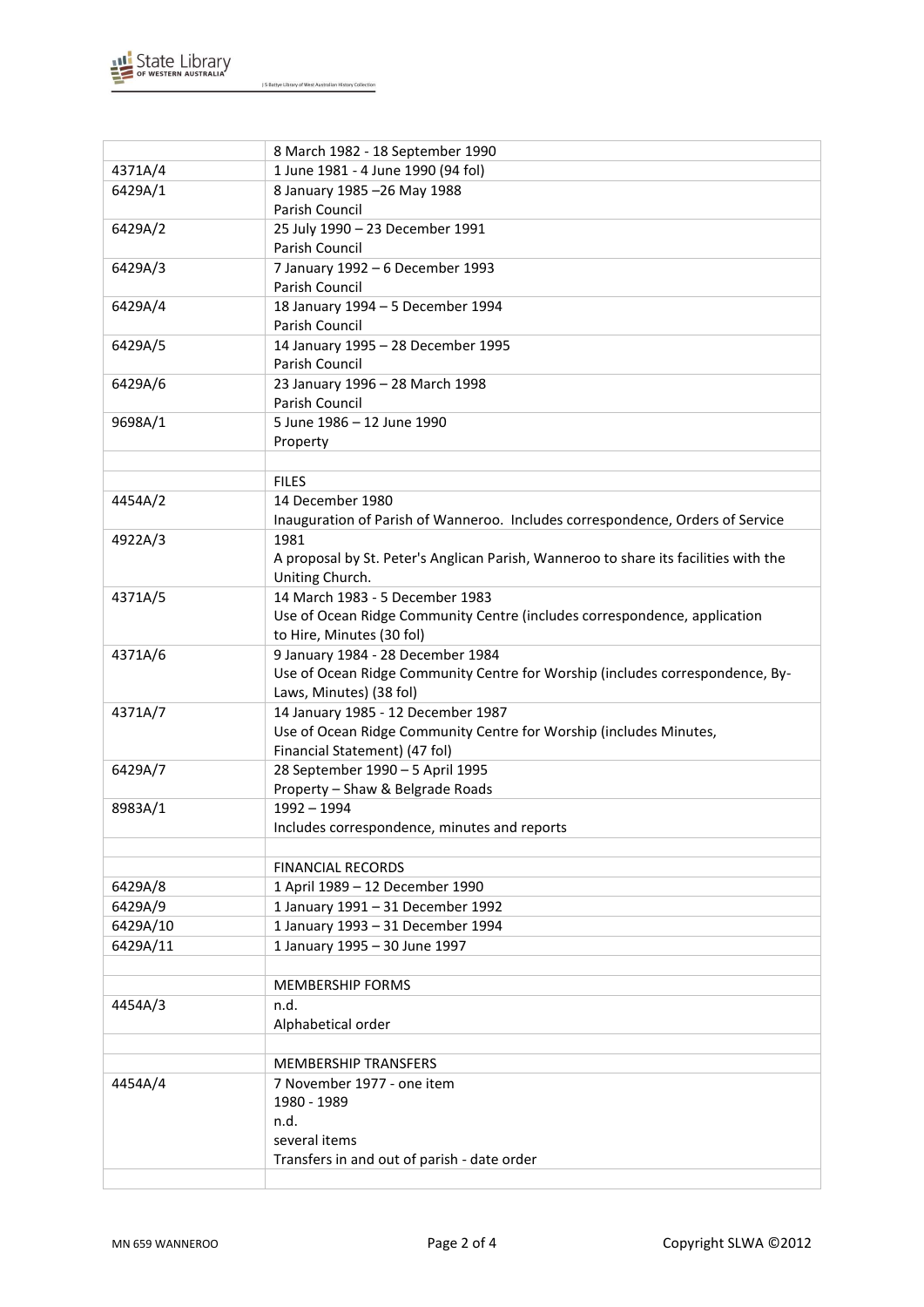

|          | <b>MINUTES</b>                                                               |
|----------|------------------------------------------------------------------------------|
| 4454A/5  | July 1981 - December 1990                                                    |
|          | Council of Elders                                                            |
| 9698A/2  | 21 March 1985 - 21 April 1985                                                |
| 9527A/3  | 26 November 1985 - 21 October 1987                                           |
|          | Parish council                                                               |
| 9527A/4  | 21 January 1987 - 11 March 1988                                              |
| 9527A/1  | 6 May 1987 - 13 July 1988                                                    |
|          | Beldon-Ocean Reef, Elders                                                    |
| 6429A/12 | 23 August 1989                                                               |
|          | <b>Finance Committee</b>                                                     |
| 6429A/13 | 10 December 1991; 16 January 1991; 6 December 1993                           |
|          | <b>Fund Raising Committee</b>                                                |
| 6429A/14 | 14 February 19[90] - 12 December 1990                                        |
|          | Management Committee                                                         |
| 6429A/15 | 21 June 1989 - 21 November 1990; 20 February 1991 - 26 March 1998            |
|          | Parish Council                                                               |
| 6429A/16 | 4 December 1989                                                              |
|          | Parish Council/Elders Meeting                                                |
| 6429A/17 | 29 November 1989; 28 June 1990; 25 November 1991; 1 December 1992; 30        |
|          | November 1993; 11 October 1994; 4 December 1994; 19 November 1995; 10 August |
|          | 1997; 14 October 1997;                                                       |
|          | <b>Parish Meetings</b>                                                       |
| 6429A/18 | 5 February 1990; 15 August 1990                                              |
|          | <b>Planning Task Force Meetings</b>                                          |
| 6429A/19 | 16 February 1990                                                             |
|          | Wanneroo City Welfare, Community Services & Uniting Church                   |
| 6429A/20 | 21 June 1992                                                                 |
|          | Wanneroo Congregation AGM                                                    |
| 6429A/21 | 23 July 1990; 25 February [1991]; 5 February 1992; 1 April [ ]               |
|          | Stewardship Committee                                                        |
| 6429A/22 | 29 April 1992                                                                |
|          | Wanneroo-Woodvale Executive & Beldon-Iluka Parish Executive                  |
| 7235A/1  | 3 December 1980 - 11 March 1987                                              |
| 7235A/2  | 22 April 1987 - 12 December 1990                                             |
|          | Parish Council                                                               |
| 9527A/2  | 4 February 1992 - 9 December 1992                                            |
|          | Elders                                                                       |
|          |                                                                              |
|          | <b>NEWSPAPER CUTTINGS</b>                                                    |
| 4371A/8  | 5 July 1983 - 12 July 1983                                                   |
|          | Church notice "Wanneroo Times"                                               |
| 4371A/9  | n.d.                                                                         |
|          | "Where to Begin?" - A poem by Dorothy Horton from "Western Impact"           |
| 4371A/10 | 13 December 1983                                                             |
|          | Combined Churches Advertisement "Wanneroo Times"                             |
| 4371A/11 | 4, 11, 18 December [1983]                                                    |
|          | "West Australian"                                                            |
| 4371A/12 | 16 April 1984                                                                |
|          | Combined Churches Advertisement "Wanneroo Times"                             |
|          |                                                                              |
|          | <b>NOTICES</b>                                                               |
| 4371A/13 | n.d                                                                          |
|          | General notice re services and activities in Wanneroo Parish                 |
|          |                                                                              |